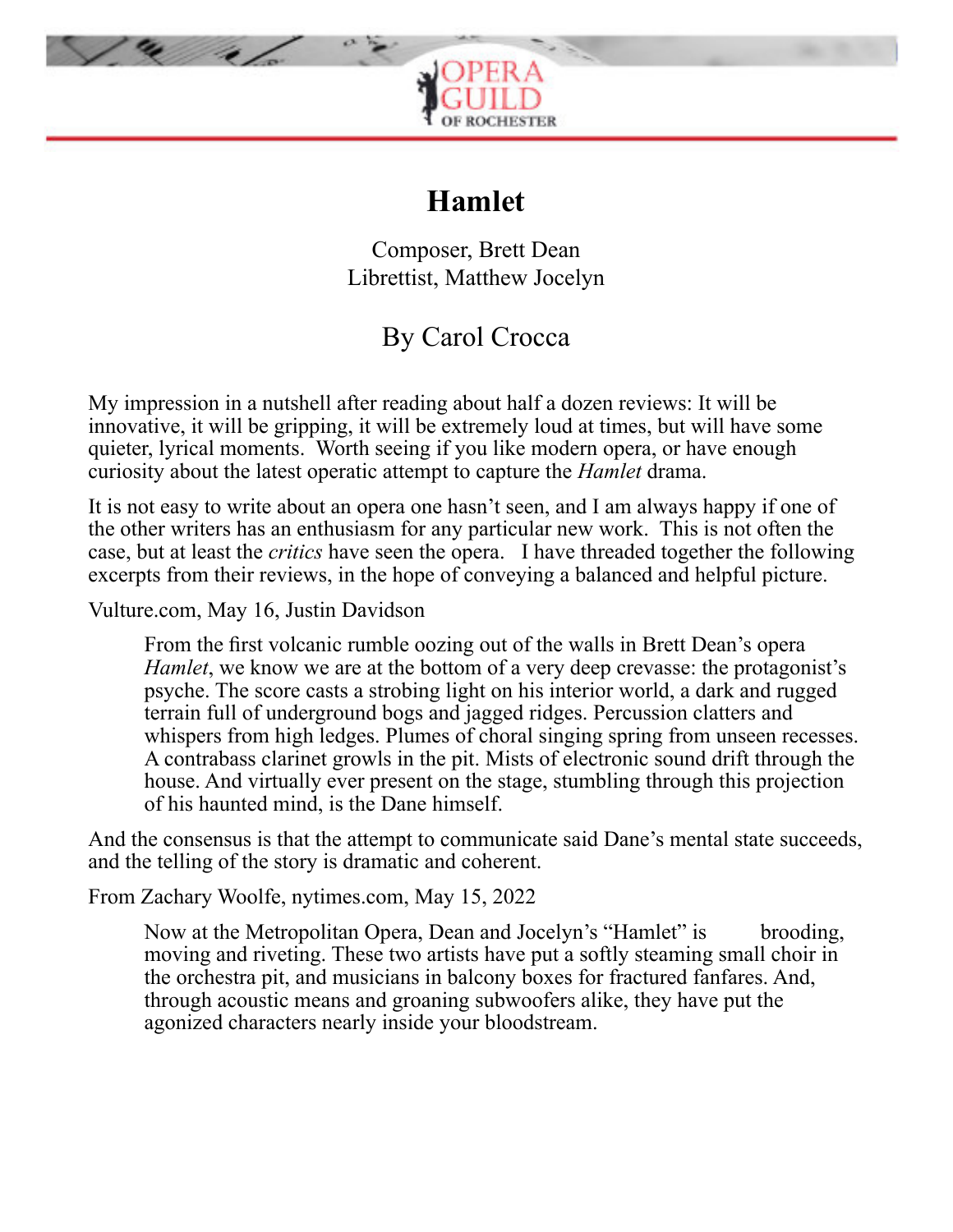

#### **From left, Sarah Connolly (Gertrude), Rod Gilfry (Claudius), Clayton, William Burden (Polonius) and Rae, with John Relyea on the ground. Credit...Sara Krulwich/The New York Times**

Comparing his experience at the Met with the 2017 premiere of the opera at Glyndebourne, the critic had this to say:

 $\ldots$  {T}he union of Dean's score and Jocelyn's libretto — a spirited yet deadly serious mash-up of the play's different versions — now felt more convincing. The opera seems to have grown into itself. Without losing its patient, ritualistic grimness or its games with theatricality, it has stronger narrative propulsion. What seemed episodic in 2017 now comes across as a taut dramatic arc, the text sometimes stylized — characters tend to stammer repetitions of key lines — but the storytelling clear, lean and always supported by the agile music.

Rick Perdian, in sundayclassicalreview.com, May 15, 2022, tells us something about the composer and librettist.

Born, raised and educated in Australia, Dean played violin in the Berlin Philharmonic Orchestra from 1985 to 1999, until deciding to pursue a career as a freelance performer and composer. His music is championed by leading conductors and orchestras worldwide. Jocelyn, the former artistic and general director of Canadian Stage, the largest not-for-profit theatre in Canada, wears many hats, including those of director and librettist.

## He continues,

In the Met's production, unveiled Friday night, Shakespeare is well served dramatically. Dean and Jocelyn have crafted a gripping story from the tragic tale, which is given life by an excellent cast. ... [W] hile the drama is streamlined, little essential is missing. The impressive feat is that all of these characters are vividly etched and that coherency is maintained throughout the opera.

Dean's score is a sonic experience. Electronics, as well as an exotic battery of unusual instruments include an accordion, sandpaper, a Japanese singing bowl played by swirling marble inside, and a tam-tam rubbed by a rubber ball with the pitch electronically lowered a few octaves. Dean describes the latter, as being "the creepiest sound imaginable."